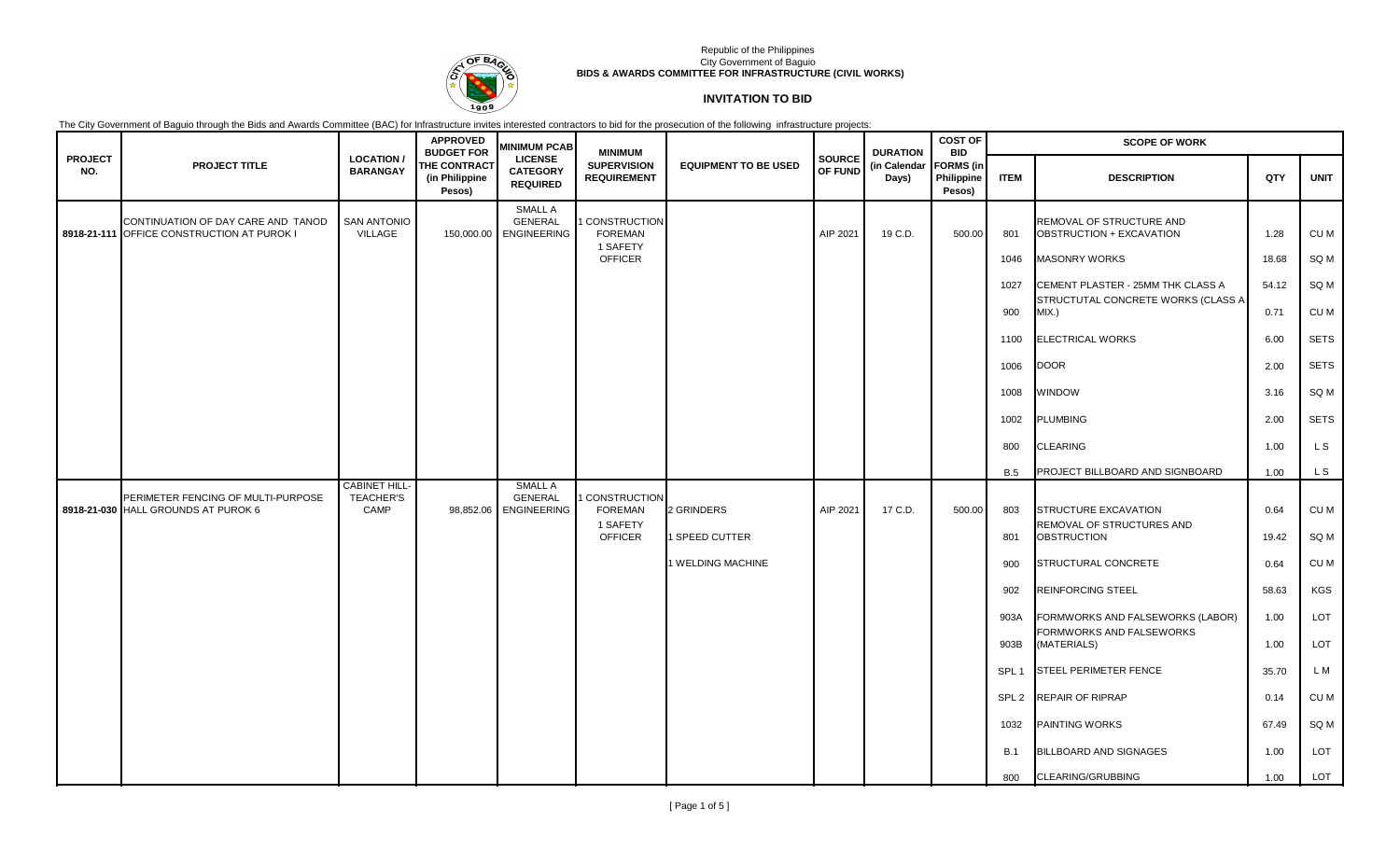

# **INVITATION TO BID**

|                        |                                                                                                     |                                             | <b>APPROVED</b><br><b>BUDGET FOR</b>            | <b>MINIMUM PCAB</b>                                        | <b>MINIMUM</b>                                    |                             |                          | <b>DURATION</b>       | <b>COST OF</b><br><b>BID</b>             | <b>SCOPE OF WORK</b> |                                                                                                                                       |            |             |
|------------------------|-----------------------------------------------------------------------------------------------------|---------------------------------------------|-------------------------------------------------|------------------------------------------------------------|---------------------------------------------------|-----------------------------|--------------------------|-----------------------|------------------------------------------|----------------------|---------------------------------------------------------------------------------------------------------------------------------------|------------|-------------|
| <b>PROJECT</b><br>NO.  | <b>PROJECT TITLE</b>                                                                                | <b>LOCATION /</b><br><b>BARANGAY</b>        | <b>THE CONTRACT</b><br>(in Philippine<br>Pesos) | <b>LICENSE</b><br><b>CATEGORY</b><br><b>REQUIRED</b>       | <b>SUPERVISION</b><br><b>REQUIREMENT</b>          | <b>EQUIPMENT TO BE USED</b> | <b>SOURCE</b><br>OF FUND | (in Calendar<br>Days) | <b>FORMS</b> (in<br>Philippine<br>Pesos) | <b>ITEM</b>          | <b>DESCRIPTION</b>                                                                                                                    | QTY        | <b>UNIT</b> |
|                        | <b>IMPROVEMENT OF THE CHILD</b><br>DEVELOPMENT CENTERL; CONSTRUCTION<br>8918-21-073 OF SECOND FLOOR | <b>LOURDES</b><br>SUBD.<br><b>EXTENSION</b> | 99,086.74                                       | <b>SMALL A</b><br><b>GENERAL</b><br><b>ENGINEERING</b>     | 1 FOREMAN                                         | <b>FUSION MACHINE</b>       | AIP 2021                 | 11 C.D.               | 500.00                                   | 801                  | REMOVAL OF STRUCTURES AND<br><b>OBSTRUCTION</b>                                                                                       | 1.00       | LOT         |
|                        |                                                                                                     |                                             |                                                 |                                                            |                                                   | 1 TILE CUTTER               |                          |                       |                                          | 900                  | STRUCTURAL CONCRETE                                                                                                                   | 0.63       | CU M        |
|                        |                                                                                                     |                                             |                                                 |                                                            |                                                   |                             |                          |                       |                                          | 902                  | <b>REINFORCING STEEL</b>                                                                                                              | 44.40      | <b>KGS</b>  |
|                        |                                                                                                     |                                             |                                                 |                                                            |                                                   |                             |                          |                       |                                          | 1046                 | <b>MASONRY WORKS</b>                                                                                                                  | 13.86      | SQ M        |
|                        |                                                                                                     |                                             |                                                 |                                                            |                                                   |                             |                          |                       |                                          | 1006                 | <b>DOORS</b>                                                                                                                          | 2.00       | <b>SETS</b> |
|                        |                                                                                                     |                                             |                                                 |                                                            |                                                   |                             |                          |                       |                                          | 1008                 | <b>WINDOWS</b>                                                                                                                        | 0.72       | <b>SET</b>  |
|                        |                                                                                                     |                                             |                                                 |                                                            |                                                   |                             |                          |                       |                                          | 1002                 | <b>PLUMBING WORKS</b>                                                                                                                 | 1.00       | LOT         |
|                        |                                                                                                     |                                             |                                                 |                                                            |                                                   |                             |                          |                       |                                          | 1027                 | <b>CEMENT PLASTER</b>                                                                                                                 | 30.66      | SQ M        |
|                        |                                                                                                     |                                             |                                                 |                                                            |                                                   |                             |                          |                       |                                          | 1018                 | <b>TILEWORKS</b>                                                                                                                      | 3.60       | SQ M        |
|                        |                                                                                                     |                                             |                                                 |                                                            |                                                   |                             |                          |                       |                                          |                      | SPL B5 PROJECT BILLBOARD/SIGNBOARD                                                                                                    | 2.00       | <b>SETS</b> |
|                        |                                                                                                     |                                             |                                                 |                                                            |                                                   |                             |                          |                       |                                          | 800                  | CLEARING AND GRUBBING                                                                                                                 | 1.00       | LOT         |
| 8918-21-072 AT PUROK 3 | REHABILITATION OF MULTI-PURPOSE HALL                                                                | LOPEZ JAENA                                 |                                                 | <b>SMALL A</b><br><b>GENERAL</b><br>448.979.12 ENGINEERING | <b>CONSTRUCTION</b><br><b>FOREMAN</b><br>1 SAFETY | OWNED:                      | AIP 2021                 | 39 C.D.               | 500.00                                   | 801                  | REMOVAL OF STRUCTURES AND<br>OBSTRUCTION (COUNTER, ELECTL.<br>FIXTURES, INCLUDE CHIPPING)                                             | 1.00       | L S         |
|                        |                                                                                                     |                                             |                                                 |                                                            | <b>OFFICER</b>                                    | 2 ELECTRIC EDGER            |                          |                       |                                          | 803                  | STRUCTURE EXCAVATION (TRENCH DRAIN)<br>FICEM BOARD PARTITION (INCLUDING                                                               | 0.50       | CU M        |
|                        |                                                                                                     |                                             |                                                 |                                                            |                                                   | 1 SPEED CUTTER              |                          |                       |                                          | 1003(2)              | <b>TRENCH DRAIN)</b>                                                                                                                  | 7.45       | SQ M        |
|                        |                                                                                                     |                                             |                                                 |                                                            |                                                   | <b>ELECTRIC DRILL</b>       |                          |                       |                                          | 1018                 | TILE WORKS (MAIN HALL, TOILET)                                                                                                        | 82.50      | SQ M        |
|                        |                                                                                                     |                                             |                                                 |                                                            |                                                   | <b>RENTAL:</b>              |                          |                       |                                          | 1006                 | DOORS (GROUND FLOOR)                                                                                                                  | 2.00       | <b>SETS</b> |
|                        |                                                                                                     |                                             |                                                 |                                                            |                                                   | 20 SETS H-FRAME             |                          |                       |                                          | 1003                 | CARPENTRY, JOINERY AND ACCESSORIES<br>(CABINET WITH COUNTER)                                                                          | 1.00       | <b>UNIT</b> |
|                        |                                                                                                     |                                             |                                                 |                                                            |                                                   | <b>SCAFFOLDS</b>            |                          |                       |                                          | 1100                 | ELECTRICAL (REWIRING, REPLACEMENT OF<br><b>LIGHTING FIXTURES)</b>                                                                     | 1.00       | L S         |
|                        |                                                                                                     |                                             |                                                 |                                                            |                                                   | 1 WELDING MACHINE           |                          |                       |                                          | 1002                 | PLUMBING (REPLACEMENT OF PLUMBING<br><b>FIXTURES)</b>                                                                                 | 1.00       | <b>LS</b>   |
|                        |                                                                                                     |                                             |                                                 |                                                            |                                                   | 1 ELF TRUCK                 |                          |                       |                                          | 1032                 | PAINTING WORKS (INTERIOR-GROUND,<br>EXTERIOR-GROUND TO DECK)                                                                          | 186.49     | SQ M        |
|                        |                                                                                                     |                                             |                                                 |                                                            |                                                   | [Page 2 of 5]               |                          |                       |                                          | <b>SPLI</b>          | DEMOBILIZATION (CLEARING AND<br>CLEANING OF CONSTRUCTION DEBRIS)<br><b>CONSTRUCTION SAFETY (SAFETY</b><br>SPL II SIGNAGES, EQUIPMENT) | L S<br>L S | L S<br>L S  |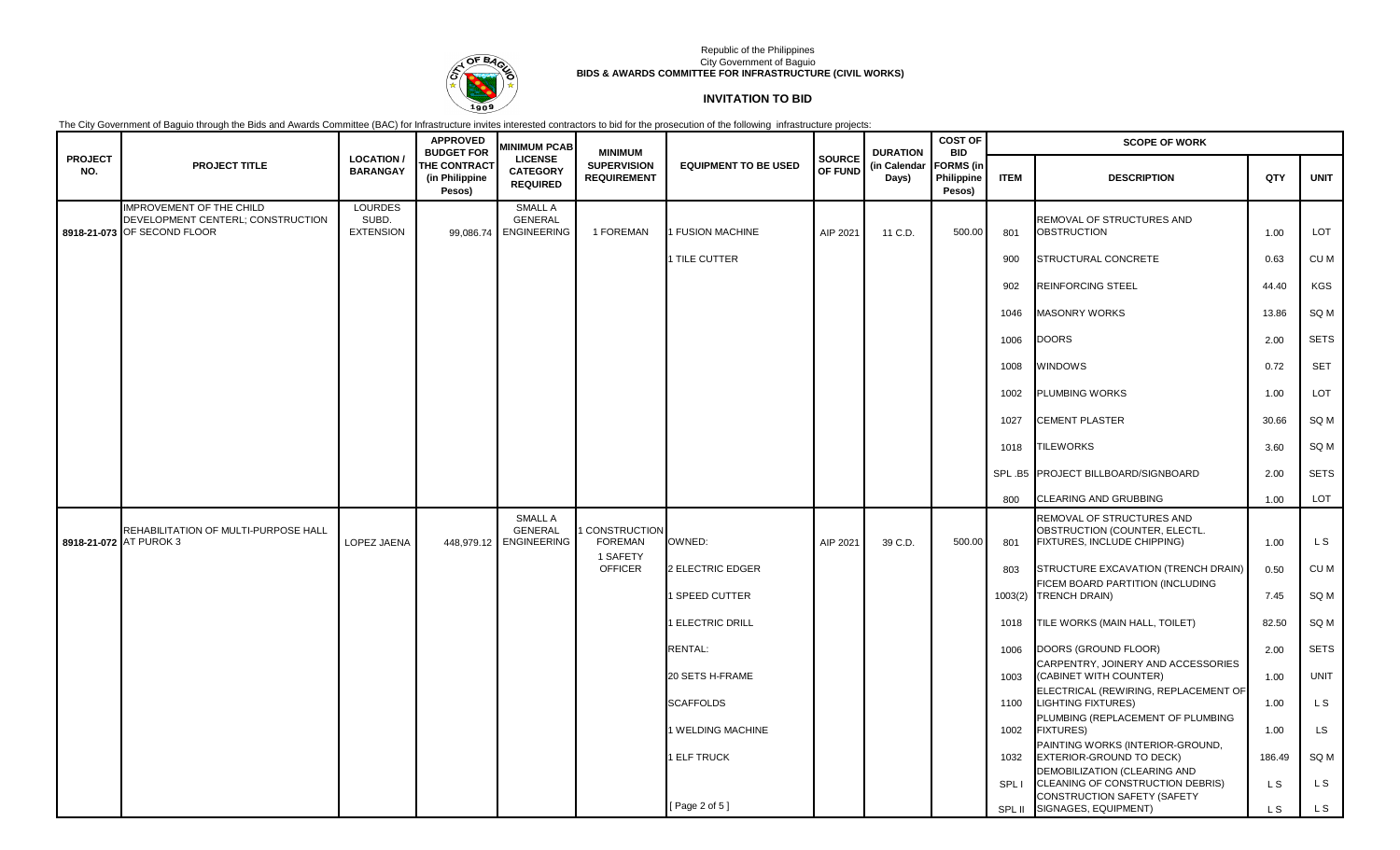

## **INVITATION TO BID**

|                       |                                   |                                     | <b>APPROVED</b><br><b>BUDGET FOR</b>            | <b>MINIMUM PCAB</b>                                    | <b>MINIMUM</b>                                    |                             |                   | <b>DURATION</b>       | <b>COST OF</b><br><b>BID</b>             | <b>SCOPE OF WORK</b> |                                                 |        |             |  |
|-----------------------|-----------------------------------|-------------------------------------|-------------------------------------------------|--------------------------------------------------------|---------------------------------------------------|-----------------------------|-------------------|-----------------------|------------------------------------------|----------------------|-------------------------------------------------|--------|-------------|--|
| <b>PROJECT</b><br>NO. | <b>PROJECT TITLE</b>              | <b>LOCATION/</b><br><b>BARANGAY</b> | <b>THE CONTRACT</b><br>(in Philippine<br>Pesos) | <b>LICENSE</b><br><b>CATEGORY</b><br><b>REQUIRED</b>   | <b>SUPERVISION</b><br><b>REQUIREMENT</b>          | <b>EQUIPMENT TO BE USED</b> | SOURCE<br>OF FUND | (in Calendar<br>Days) | <b>FORMS</b> (in<br>Philippine<br>Pesos) | <b>ITEM</b>          | <b>DESCRIPTION</b>                              | QTY    | <b>UNIT</b> |  |
| 8918-21-134 BASEMENT  | IMPROVEMENT OF DAY CARE CENTER    | UPPER ROCK<br>QUARRY                | 296,989.85                                      | <b>SMALL A</b><br><b>GENERAL</b><br><b>ENGINEERING</b> | <b>CONSTRUCTION</b><br><b>FOREMAN</b>             | 1 SPEED CUTTER              | AIP 2021          | 30 C.D.               | 500.00                                   | 801                  | REMOVAL OF STRUCTURES AND<br><b>OBSTRUCTION</b> | 1.00   | LOT         |  |
|                       |                                   |                                     |                                                 |                                                        | 1 SAFETY<br><b>OFFICER</b>                        | 1 UNIT TILE CUTTER          |                   |                       |                                          | 1046                 | <b>MASONRY WORKS</b>                            | 15.22  | SQ M        |  |
|                       |                                   |                                     |                                                 |                                                        |                                                   | 1 UNIT GRINDER              |                   |                       |                                          | 1027                 | <b>CEMENT PLASTER</b>                           | 28.84  | SQ M        |  |
|                       |                                   |                                     |                                                 |                                                        |                                                   |                             |                   |                       |                                          | 1002                 | <b>PLUMBING WORKS</b>                           | 1.00   | LOT         |  |
|                       |                                   |                                     |                                                 |                                                        |                                                   |                             |                   |                       |                                          | 1003                 | CARPENTRY AND JOINERY WORKS                     | 9.67   | SQ M        |  |
|                       |                                   |                                     |                                                 |                                                        |                                                   |                             |                   |                       |                                          | 1100                 | <b>ELECTRICAL WORKS</b>                         | 1.00   | LOT         |  |
|                       |                                   |                                     |                                                 |                                                        |                                                   |                             |                   |                       |                                          | 1006                 | <b>DOORS</b>                                    | 1.00   | LOT         |  |
|                       |                                   |                                     |                                                 |                                                        |                                                   |                             |                   |                       |                                          | 1008                 | <b>WINDOWS</b>                                  | 0.48   | SQ M        |  |
|                       |                                   |                                     |                                                 |                                                        |                                                   |                             |                   |                       |                                          | 1018                 | <b>TILEWORKS</b>                                | 21.53  | SQ M        |  |
|                       |                                   |                                     |                                                 |                                                        |                                                   |                             |                   |                       |                                          | 1032                 | <b>PAINTING WORKS</b>                           | 89.29  | SQ M        |  |
|                       |                                   |                                     |                                                 |                                                        |                                                   |                             |                   |                       |                                          | SPL I                | <b>GROUND FLOOR SLAB</b>                        | 1.54   | CU M        |  |
|                       |                                   |                                     |                                                 |                                                        |                                                   |                             |                   |                       |                                          | SPL IV               | <b>PROJECT BILLBOARDS &amp; SIGNAGES</b>        | 3.00   | <b>SETS</b> |  |
|                       |                                   |                                     |                                                 |                                                        |                                                   |                             |                   |                       |                                          | 800                  | <b>CLEARING AND GRUBBING</b>                    | 1.00   | LOT         |  |
| 8918-21-084 CENTER    | COMPLETION OF THE CHILD AND YOUTH | <b>MIDDLE</b><br><b>QUEZON HILL</b> | 424,807.77                                      | <b>SMALL A</b><br><b>GENERAL</b><br><b>ENGINEERING</b> | <b>CONSTRUCTION</b><br><b>FOREMAN</b><br>1 SAFETY | <b>RENTAL:</b>              | AIP 2021          | 65 C.D.               | 500.00                                   | 801                  | REMOVAL OF STRUCTURES AND<br><b>OBSTRUCTION</b> | 1.00   | LOT         |  |
|                       |                                   |                                     |                                                 |                                                        | <b>OFFICER</b>                                    | <b>DUMP TRUCK</b>           |                   |                       |                                          | 1014                 | ROOFING AND ACCESSORIES                         | 1.00   | LOT         |  |
|                       |                                   |                                     |                                                 |                                                        | 1 FIRST AIDER                                     | <b>EQUIPMENT REQUIRED:</b>  |                   |                       |                                          | 1018                 | <b>TILE WORKS</b>                               | 78.75  | SQ M        |  |
|                       |                                   |                                     |                                                 |                                                        |                                                   | 40 G. I. PIPE               |                   |                       |                                          | 1032                 | <b>PAINTING</b>                                 | 238.41 | SQ M        |  |
|                       |                                   |                                     |                                                 |                                                        |                                                   | SCAFFOLDINGS/H-FRAME        |                   |                       |                                          | 1100                 | <b>ELECTRICAL</b>                               | 1.00   | LOT         |  |
|                       |                                   |                                     |                                                 |                                                        |                                                   | 1 TILE CUTTER               |                   |                       |                                          | 800                  | CLEARING AND GRUBBING                           | 1.00   | LOT         |  |
|                       |                                   |                                     |                                                 |                                                        |                                                   | 1 HAND DRILL                |                   |                       |                                          |                      | SPL A PROJECT BILLBOARDS/SIGNBOARDS             | 1.00   | LOT         |  |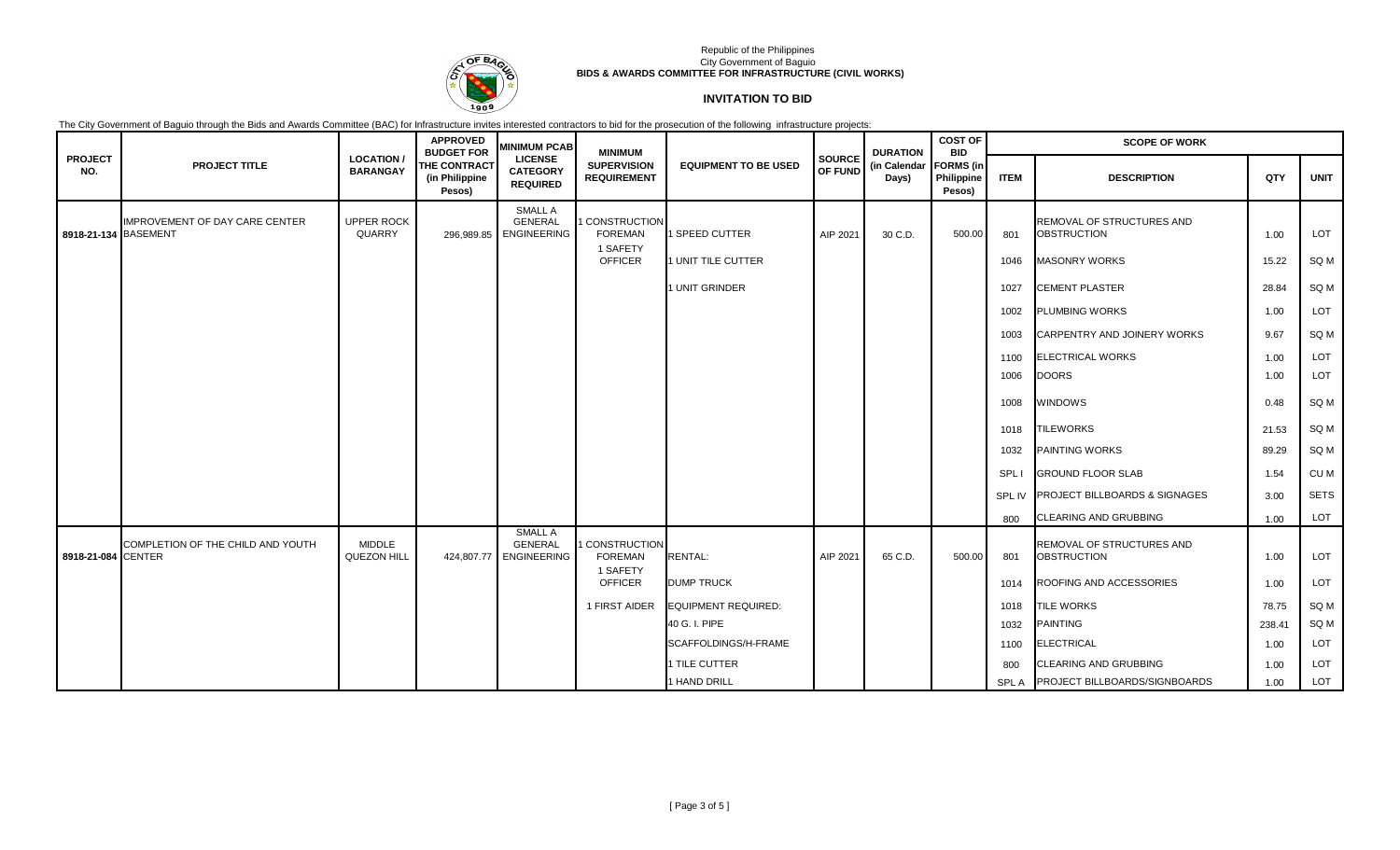

### **INVITATION TO BID**

|                       |                                                                               |                                     | <b>APPROVED</b><br><b>BUDGET FOR</b>     | <b>MINIMUM PCAB</b>                                  | <b>MINIMUM</b>                             |                             |                   | <b>DURATION</b>       | <b>COST OF</b><br><b>BID</b>             | <b>SCOPE OF WORK</b> |                                                                  |       |             |  |
|-----------------------|-------------------------------------------------------------------------------|-------------------------------------|------------------------------------------|------------------------------------------------------|--------------------------------------------|-----------------------------|-------------------|-----------------------|------------------------------------------|----------------------|------------------------------------------------------------------|-------|-------------|--|
| <b>PROJECT</b><br>NO. | <b>PROJECT TITLE</b>                                                          | <b>LOCATION/</b><br><b>BARANGAY</b> | THE CONTRACT<br>(in Philippine<br>Pesos) | <b>LICENSE</b><br><b>CATEGORY</b><br><b>REQUIRED</b> | <b>SUPERVISION</b><br><b>REQUIREMENT</b>   | <b>EQUIPMENT TO BE USED</b> | SOURCE<br>OF FUND | (in Calendar<br>Days) | <b>FORMS</b> (in<br>Philippine<br>Pesos) | <b>ITEM</b>          | <b>DESCRIPTION</b>                                               | QTY   | <b>UNIT</b> |  |
|                       | REHABILITATION OF CEILING AT FIRST<br>8918-21-109 FLOOR OF MULTI-PURPOSE HALL | <b>SALUD MITRA</b>                  |                                          | SMALL A<br><b>GENERAL</b><br>98,928.20 ENGINEERING   | CONSTRUCTION<br><b>FOREMAN</b><br>1 SAFETY | 2 SETS H-FRAME              | AIP 2021          | 11 C.D.               | 500.00                                   | 801                  | REMOVAL OF STRUCTURES AND<br><b>OBSTRUCTIONS</b>                 | 1.00  | LOT         |  |
|                       |                                                                               |                                     |                                          |                                                      | <b>OFFICER</b>                             | 1 ELECTRIC DRILL            |                   |                       |                                          | 1002                 | <b>PLUMBING</b>                                                  | 1.00  | LOT         |  |
|                       |                                                                               |                                     |                                          |                                                      |                                            | 1 RIVETER                   |                   |                       |                                          | 1100                 | ELECTRICAL                                                       | 1.00  | LOT         |  |
|                       |                                                                               |                                     |                                          |                                                      |                                            |                             |                   |                       |                                          | 1003                 | <b>CARPENTRY AND JOINERY WORKS</b>                               | 84.45 | SQ M        |  |
|                       |                                                                               |                                     |                                          |                                                      |                                            |                             |                   |                       |                                          | 1032                 | <b>PAINTING WORKS</b>                                            | 84.45 | SQ M        |  |
|                       |                                                                               |                                     |                                          |                                                      |                                            |                             |                   |                       |                                          |                      | SPL B.5 PROJECT BILLBOARD AND SIGNBOARDS                         | 1.00  | LOT         |  |
|                       |                                                                               |                                     |                                          |                                                      |                                            |                             |                   |                       |                                          | 800                  | <b>CLEARING AND GRUBBING</b>                                     | 1.00  | LOT         |  |
|                       |                                                                               |                                     |                                          | SMALL A                                              |                                            |                             |                   |                       |                                          |                      |                                                                  |       |             |  |
|                       | CONSTRUCTION OF WASH AREA FOR DAY<br>8918-21-071 CARE PUPILS                  | LOAKAN-<br><b>LIWANAG</b>           |                                          | <b>GENERAL</b><br>144,390.74 ENGINEERING             | <b>FOREMAN</b>                             | <b>FUSION MACHINE</b>       | AIP 2021          | 17 C.D.               | 500.00                                   | 801                  | REMOVAL OF STRUCTURES AND<br><b>OBSTRUCTIONS</b>                 | 1.00  | LOT         |  |
|                       |                                                                               |                                     |                                          |                                                      |                                            | <b>SPEED CUTTER</b>         |                   |                       |                                          | 803                  | <b>EXCAVATION (WALL FOOTING)</b>                                 | 0.08  | CU M        |  |
|                       |                                                                               |                                     |                                          |                                                      |                                            |                             |                   |                       |                                          | 900                  | REINFORCED CONCRETE (WASH TUB WALL<br>FOOTING AND CONCRETE SLAB) | 0.73  | CU M        |  |
|                       |                                                                               |                                     |                                          |                                                      |                                            |                             |                   |                       |                                          | 1046                 | <b>MASONRY WORKS</b>                                             | 4.94  | SQ M        |  |
|                       |                                                                               |                                     |                                          |                                                      |                                            |                             |                   |                       |                                          | 1027                 | <b>CEMENT PLASTER FINISH</b>                                     | 4.02  | SQ M        |  |
|                       |                                                                               |                                     |                                          |                                                      |                                            |                             |                   |                       |                                          | 1032                 | <b>PAINTING WORKS</b>                                            | 4.02  | SQ M        |  |
|                       |                                                                               |                                     |                                          |                                                      |                                            |                             |                   |                       |                                          | 1002                 | PLUMBING WORKS (FIXTURES AND<br>PIPINGS)                         | 1.00  | LOT         |  |
|                       |                                                                               |                                     |                                          |                                                      |                                            |                             |                   |                       |                                          | 800                  | <b>CLEARING AND GRUBBING</b>                                     | 1.00  | LOT         |  |
|                       |                                                                               |                                     |                                          |                                                      |                                            |                             |                   |                       |                                          |                      | SPL B.5 PROJECT BILLBOARD/SIGNBOARD                              | 3.00  | <b>SETS</b> |  |